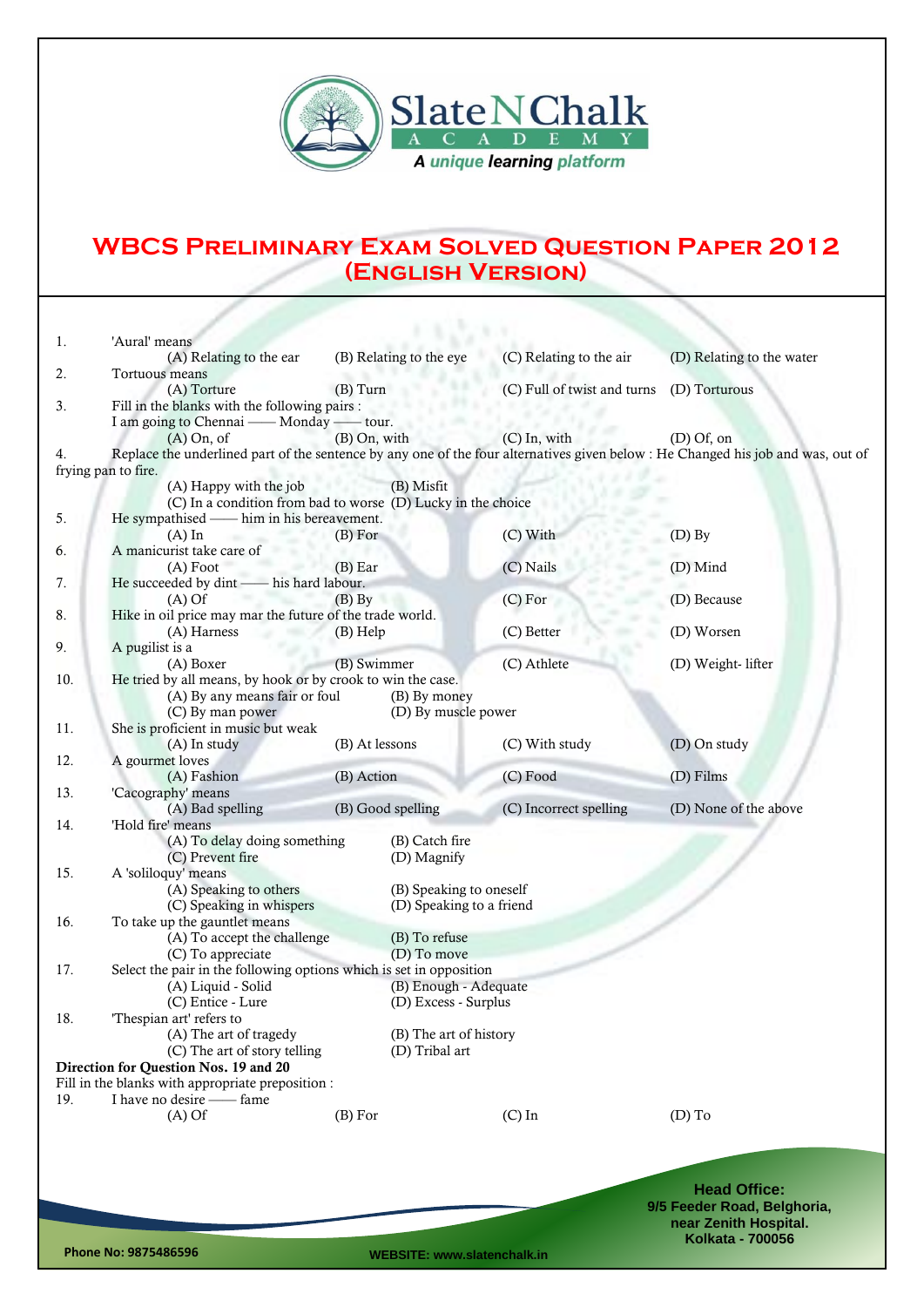| 20. | There is a exception - every rule<br>$(A)$ To                                                                              | (B) For                    | $(C)$ In                    | $(D)$ Up               |
|-----|----------------------------------------------------------------------------------------------------------------------------|----------------------------|-----------------------------|------------------------|
| 21. | The meat of deer is called                                                                                                 |                            |                             |                        |
| 22. | (A) Mutton<br>Regicide means                                                                                               | (B) Venison                | (C) Spoor                   | (D) Tendil             |
| 23. | (A) Murder of a Father<br>Lachrymose nature means-                                                                         | (B) Murder of a King       | (C) Murder of a Brother     | (D) Murder of a Sister |
| 24. | (A) Lethargic<br>A clever man sweeps his family scandals under the                                                         | (B) Prone to anger         | (C) Prone to tear           | (D) Energetic          |
| 25. | (A) Ground<br>'Astronomy' means study of the                                                                               | (B) Floor                  | (C) Carpet                  | (D) Grave-stone        |
|     | $(A)$ Moon<br>Who was the Editor of 'Hindu Patriot'?                                                                       | (B) Star                   | $(C)$ Sky                   | $(D)$ Sun              |
| 26. | (A) Harischandra Mukherjee                                                                                                 | (B) Krishna kumar Mitra    |                             |                        |
|     | (C) Bipin Chandra Pal                                                                                                      | (D) Shivnath Shastri       |                             |                        |
| 27. | Annual population growth rate between 1991 and 2001 is :                                                                   |                            |                             |                        |
|     | (A) 3%                                                                                                                     | $(B)$ 1.93%                | (C) 4%                      | $(D)$ 2%               |
| 28. | The ratio of the radii of two circle is $5:4$ . What is the ratio of their areas?                                          |                            |                             |                        |
|     | (A) 5:4                                                                                                                    | (B) 25 : 16                | (C) 6:7                     | (D) 9:13               |
| 29. | A profit of 25% is made by selling an article for Rs. 30. If the article was sold for Rs 33.60, the profit would have been |                            |                             |                        |
|     | (A) 30%                                                                                                                    | (B) $35%$                  | $(C)$ 40%                   | (D) $45%$              |
| 30. | Who came to be known as the 'Father of Indian National Congress'?                                                          |                            |                             |                        |
|     | (A) W. C. Bannerjee                                                                                                        | (B) S.N. Banerjee          | (C) A.O Hume                | (D) Mahatma Gandhi     |
| 31. | Adult Filaria worms live in human                                                                                          |                            |                             |                        |
|     | (A) Blood                                                                                                                  | (B) Lymphatics             | (C) Liver                   | (D) Intestine          |
| 32. | Literacy rate of West Bengal in 2001 Census is -                                                                           |                            |                             |                        |
|     | (A) 57%                                                                                                                    | (B) 75%                    | (C) 64.84%                  | (D) $60.79%$           |
| 33. | Who was the President of the First session of the Indian National Congress?                                                |                            |                             |                        |
|     | (A) Dadabhai Naoroji                                                                                                       | (B) W.C. Bonnerjee         | (C) Feroze Shah Mehta       | (D) S. N. Banerjee     |
| 34. | Female literacy rate of West Bengal in 2001 Census is                                                                      |                            |                             |                        |
|     | (A) 64.5                                                                                                                   | (B) 53.67%                 | $(C)$ 43.8%                 | (D) $50.5\%$           |
| 35. | The disease caused due to lack of ADH                                                                                      |                            |                             |                        |
|     | (A) Diabetes insipidus                                                                                                     | (B) Diabetes mellitus      | (C) Grave's disease         | (D) Cushing's disease  |
| 36. | Who edited the journal 'Bande Mataram' in Paris?                                                                           |                            |                             |                        |
|     | (A) Madame Cama                                                                                                            | (B) Shyamaji Krishnavarma  |                             |                        |
|     | (C) Lala Hardayal                                                                                                          | (D) Bhupen Datta           |                             |                        |
| 37. | How many 9s are sandwiched between 6 and 7 in 696996676979669779667                                                        |                            |                             |                        |
|     | $(A)$ 2                                                                                                                    | $(B)$ 3                    | $(C)$ 4                     | $(D)$ 5                |
| 38. | The animal group that is not found in marine water                                                                         |                            |                             |                        |
|     | (A) Mammals                                                                                                                | (B) Amphibia               | (C) Reptiles                | (D) Aves               |
| 39. | According to 2001 Census lowest literacy rate in india is found in-                                                        |                            |                             |                        |
|     | (A) Rajasthan                                                                                                              | (B) Jharkhand              | (C) Bihar                   | (D) Madhya Pradesh     |
| 40. | Who founded the Gadar Party in San Francisco in the USA?                                                                   |                            |                             |                        |
|     | (A) Lala Harydayal                                                                                                         | (B) Ajit Singh             | (C) Lala Lajpat Rai         | (D) P. Mitra           |
| 41. | Three times the first of three consecutive odd integers is 3 more than twice the third. What is the third integer?         |                            |                             |                        |
|     | $(A)$ 9<br>$(B)$ 15                                                                                                        | $(C)$ 13                   | $(D)$ 11                    |                        |
| 42. | Normal human blood is                                                                                                      |                            |                             |                        |
|     | (A) Acidic                                                                                                                 | (B) Alkaline               | (C) Neutral                 | (D) Variable           |
| 43. | Who was the last governor general of India?                                                                                |                            |                             |                        |
|     | (A) Chakraborty Rajagopalachari                                                                                            |                            | (B) Lord Mountbatten        |                        |
|     | (C) Rajendra Prasad                                                                                                        |                            | (D) Maulana Abul Kalam Azad |                        |
| 44. | Who made an attempt on the life of Lord Hardinge in 1912?                                                                  |                            |                             |                        |
|     | (A) Rashbihari Bose                                                                                                        | (B) Bhagat Singh           |                             |                        |
|     | (C) Khudiram Bose                                                                                                          | (D) Ajit Singh             |                             |                        |
| 45. | In India the sex ratio according to 2001 census is :                                                                       |                            |                             |                        |
|     | $(A)$ 933 females/1000 males                                                                                               | (B) 927 females/1000 males |                             |                        |
|     | (C) 898 females/1000 males                                                                                                 | (D) 800 females/1000 males |                             |                        |
| 46. | If a four digit number a381 is divisible by 11, what is the value of a?                                                    |                            |                             |                        |
|     | $(A)$ 5                                                                                                                    | $(B)$ 6                    | $(C)$ 7                     | $(D)$ 8                |
| 47. | The non-poisonous snake is :                                                                                               |                            |                             |                        |
|     | (A) Viper                                                                                                                  | (B) Krait                  | (C) Python                  | (D) Coral Snake        |
| 48. | Who composed the Allahabad Prasasti of Sumudragupta?                                                                       |                            |                             |                        |
|     | (A) Kalhana                                                                                                                | (B) Bilhana                | (C) Banabhatta              | (D) Harisena           |
| 49. | The Act of 1919 is known as                                                                                                |                            |                             |                        |
|     | (A) Rowlatt Act                                                                                                            | (B) Morley Minto Act       | (C) Mont Ford Act           | (D) Simon Act          |
|     |                                                                                                                            |                            |                             |                        |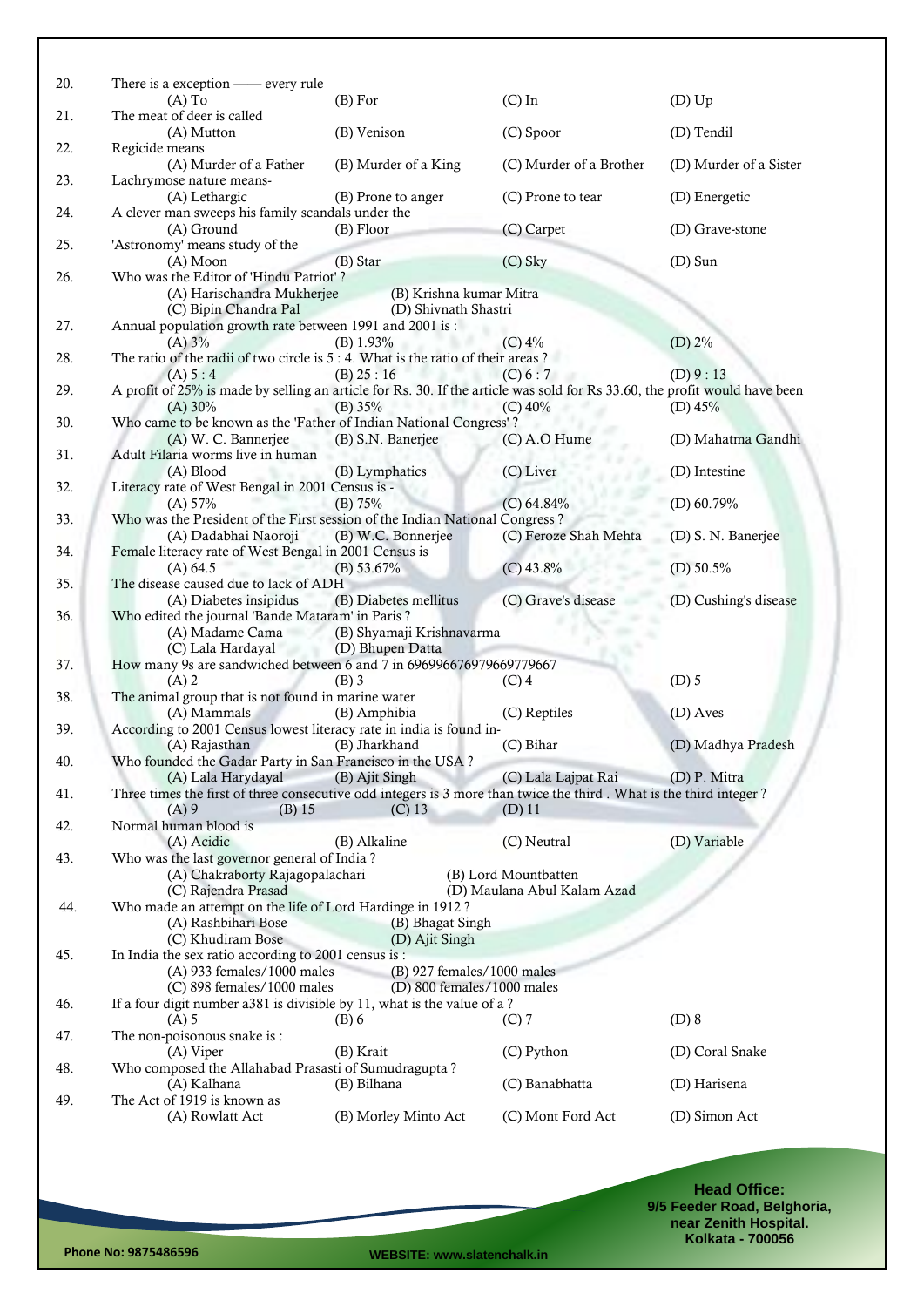| 50. | East Kolkata Wetlands has been declared as a                                                                                                                              |                        |                                                   |                             |
|-----|---------------------------------------------------------------------------------------------------------------------------------------------------------------------------|------------------------|---------------------------------------------------|-----------------------------|
|     | (A) World Heritage site                                                                                                                                                   | (B) Pansar site        | (C) Biodiversity site                             | (D) None of the above       |
| 51. | CTBT is a term associated with:<br>(A) Nuclear Weapon                                                                                                                     | (B) Central taxes      | (C) International Terrorism (D) None of the above |                             |
| 52. | A sum of money is kept in a bank account to Rs. 1240 in 4 years and Rs. 1600 in 10 years at simple interest. Find the sum:<br>$(A)$ Rs. 1000                              | (B) Rs. 800            | $(C)$ Rs. 1050                                    | $(D)$ Rs. 1100              |
| 53. | Which incident force Mahatma Gandhi to call for the suspension of the Non-Co-operation movement in 1922?<br>(A) Mob violence in Chauri chaura (B) Jalianwalabagh massacre |                        |                                                   |                             |
|     | (C) Chittangong Armoury Raid                                                                                                                                              |                        | (D) Foundation of the Swarajya Party              |                             |
| 54. | 'Sundarban' has been sited as a world heritage site due to its :                                                                                                          |                        |                                                   |                             |
|     | (A) Tiger reserves                                                                                                                                                        | (B) Sundari Trees      | (C) Mangroove trees                               | (D) Biodiversity            |
| 55. | Which one of the following is a viral disease?<br>(A) Trypanosomiasis                                                                                                     | (B) Giardiasis         | (C) Encephalitis                                  | (D) Oriental sore           |
| 56. | Name the first Indian state which established 'Lokayukta':                                                                                                                |                        |                                                   |                             |
|     | (A) Maharastra                                                                                                                                                            | (B) Andhra Pradesh     | (C) Bihar                                         | (D) Kerala                  |
| 57. | In which Congress session the demand for complete independence first made?                                                                                                |                        |                                                   |                             |
|     | (A)Nagpur                                                                                                                                                                 | (B) Amritasar          | (C) Lahore                                        | (D) Calcutta                |
| 58. | The south eastern part of the Bengal delta is undergoing :                                                                                                                |                        |                                                   |                             |
|     | (A) Subsidence                                                                                                                                                            | (B) Emergence          | (C) Progradation                                  | (D) None of the above       |
| 59. | Which Indian State was hit with 5-3 magnitude tremor recently :                                                                                                           |                        |                                                   |                             |
|     | (A) Himachal Pradesh                                                                                                                                                      | (B) Assam              | (C) Gujrat                                        | (D) Sikkim                  |
| 60. | A clock strikes once at 1 O'clock, twice at 2 O'clock, twelve times at 12 O'clock. How many times will the bell be struck in<br>course of 2 days?                         |                        |                                                   |                             |
|     | $(A)$ 78                                                                                                                                                                  | $(B)$ 264              | $(C)$ 312                                         | $(D)$ 144                   |
| 61. | Who raised the slogan Long Live Revolution in the central Legislative Assembly, Delhi                                                                                     |                        |                                                   |                             |
|     | (A) Bhagat Singh                                                                                                                                                          | (B) Rashbihari Bose    | $(C)$ M. N. Roy                                   | (D) Lala Lajpat Rai         |
| 62. | The first remote sensing sattelite from India was:                                                                                                                        |                        |                                                   |                             |
|     | $(A)$ P <sub>6</sub>                                                                                                                                                      | $(B)$ P4               | $(C)$ IRS 1A                                      | (D) CARTOSAT 1              |
| 63. | In which South Indian city was the first Metro flagged, which is called "Namma Metro"                                                                                     |                        |                                                   |                             |
|     | (A) Bangaluru                                                                                                                                                             | (B) Hydrabad           | (C) Chennai                                       | (D) Thiruvananthapuram      |
| 64. | The salary of Anup is 30% more than that of Buran. Find by what percentage is the salary of Barun less than that of Anup                                                  |                        |                                                   |                             |
| 65. | $(A)$ 26.12%<br>Who led the Muslim deputation at Simla in 1906?                                                                                                           | $(B)$ 21.23%           | $(C)$ 23.07%                                      | (D) $27.03\%$               |
|     | (A) Salimullah                                                                                                                                                            | (B) Aga Khan           | (C) Muhammad Ali                                  | (D) Saukat Ali              |
| 66. | Global Positioning System (GPS) is used to measure                                                                                                                        |                        |                                                   |                             |
|     | (A) Depth of water                                                                                                                                                        |                        | (B) Position of oceanic minerals                  |                             |
|     | (C) Lattitudes and longitudes                                                                                                                                             |                        | (D) Circumference of the globe                    |                             |
| 67. | In which ancient text you will find the earliest reference to the Varna System?                                                                                           |                        |                                                   |                             |
|     | (A) Manu Samhita                                                                                                                                                          | (B) Rigveda            | (C) Atharva Veda                                  | (D) Satapatha Brahmana      |
| 68. | A captain and a vice-captain are to be chosen out of a team having 11 players. How many ways are there to do this?                                                        |                        |                                                   |                             |
| 69. | $(A)$ 99<br>Arial photographs are studied wiih the help of:                                                                                                               | (B) 110                | $(C)$ 90                                          | $(D)$ 22                    |
|     | (A) Microscope                                                                                                                                                            | (B) Stereoscope        | (C) Parallax bar                                  | (D) Theodolite              |
| 70. | Name of the workers organisation founded by Mahatma Gandhi:                                                                                                               |                        |                                                   |                             |
|     | (A) Indian National Trade Union Congress                                                                                                                                  |                        | (B) Majoor Mahajan                                |                             |
|     | (C) All India Trade Union Congress                                                                                                                                        |                        | (D) Workers' Welfare League                       |                             |
| 71. | Who was awarded the Dadasaheb Falke Award for the year 2010:                                                                                                              |                        |                                                   |                             |
|     | (A) Mani Ratnam                                                                                                                                                           | (B) Yash Chopra        |                                                   |                             |
|     | (C) Rituparna Ghosh                                                                                                                                                       | (D) K. Balchandar      |                                                   |                             |
| 72. | Define the following function : $f(x, y) = (x+y) \div 2$ , $g(x, y) = x^2 - y^2$ and $h(x, y) = (x - y) \div 2$ , Which of the followings has a value                     |                        |                                                   |                             |
|     | $0.25$ for $x = 0$ and $y = 0.5$ ?<br>(A) f(x,y) g(x,y)                                                                                                                   | (B) g(x,y)             | (C) f(x,y)                                        | (D) $f(x,y) + g(x,y)$       |
| 73. | The Damoder Valley Multipurpose Project was designed after :                                                                                                              |                        |                                                   |                             |
|     | (A) Tennessee Valley Project of U.S.A.                                                                                                                                    |                        | (B) Leena Project of U.S.S.R.                     |                             |
|     | (C) Amazon River Valley Project                                                                                                                                           |                        | (D) Hwang Ho River Valley Project of China        |                             |
| 74. | Durand Cup in 2011 was won by -                                                                                                                                           |                        |                                                   |                             |
|     | $(A)$ Pune                                                                                                                                                                | (B) Churchill Brothers | (C) Shillong Lajong<br>(D) Air India              |                             |
| 75. | A can do a piece of wark in 10 days and B can do the same work in 20 days. With the help of C, they finish the work in 5 days                                             |                        |                                                   |                             |
|     | . How many days will it take for C alone to finish the worrk?                                                                                                             |                        |                                                   |                             |
|     | $(A)$ 10 days<br>$(B)$ 15 days                                                                                                                                            |                        | $(C)$ 20 days<br>$(D)$ 5 days                     |                             |
| 76. | Mark the correct date and the year in which Indian Constitution came into being :<br>(A) 15th August, 1947                                                                | (B) 24th July, 1948    |                                                   |                             |
|     | (C) 20th January, 1951                                                                                                                                                    | (D) 26th January, 1950 |                                                   |                             |
| 77. | The material extracted from bauxite is-                                                                                                                                   |                        |                                                   |                             |
|     | (A) Aluminium                                                                                                                                                             | (B) Alumunia           | (C) Biotite mica                                  | (D) Chalcopyrite            |
|     |                                                                                                                                                                           |                        |                                                   |                             |
|     |                                                                                                                                                                           |                        |                                                   |                             |
|     |                                                                                                                                                                           |                        |                                                   |                             |
|     |                                                                                                                                                                           |                        |                                                   | <b>Head Office:</b>         |
|     |                                                                                                                                                                           |                        |                                                   | 9/5 Feeder Road, Belghoria, |

**Phone No: 9875486596 WEBSITE: www.slatenchalk.in**

**near Zenith Hospital. Kolkata - 700056**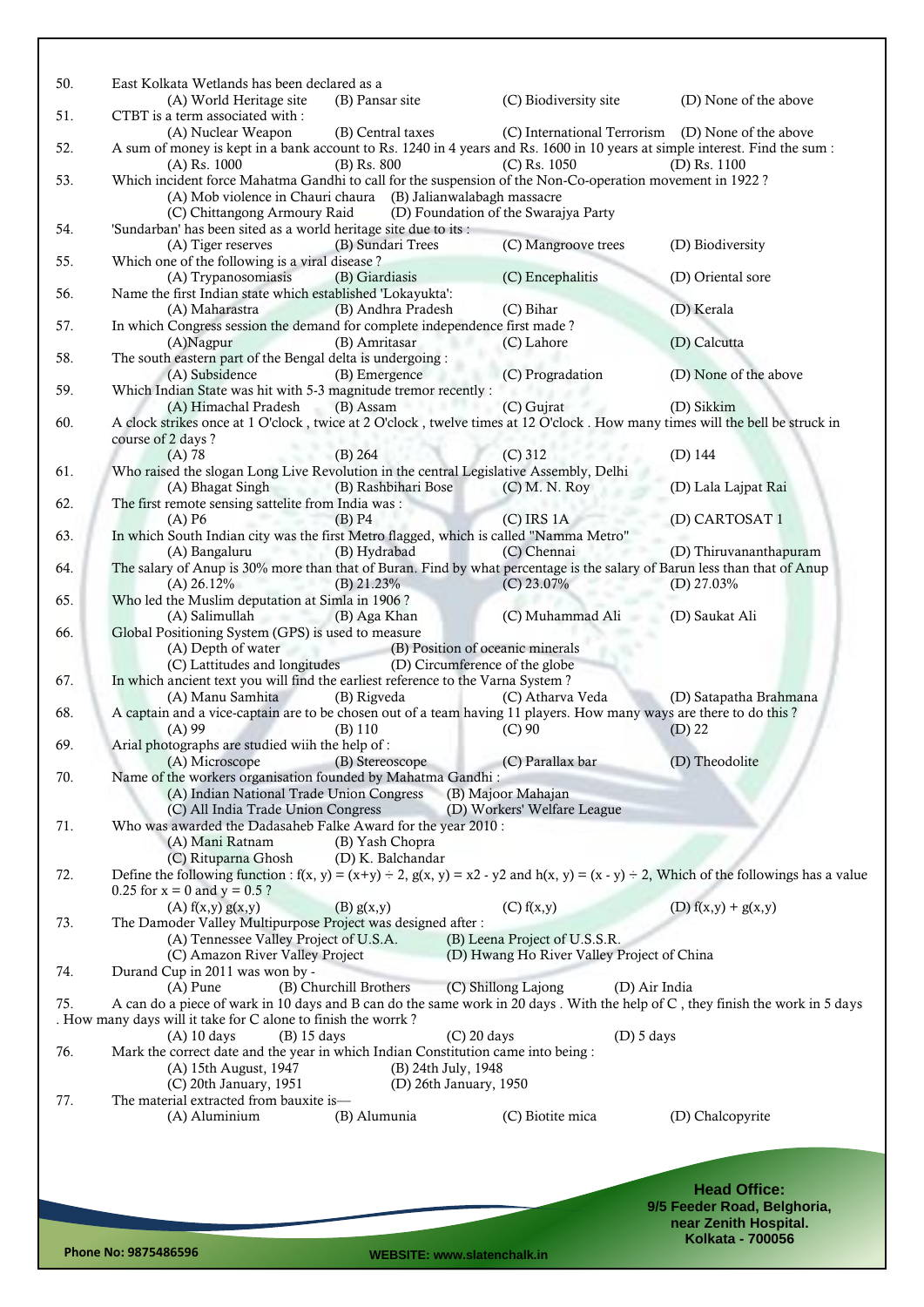| 78.     | Who is the head of National Advisory Council?<br>(A) Dr. Manmohan Singh                                                                                     | (B) Sonia Gandhi                                                     |                         |                          |
|---------|-------------------------------------------------------------------------------------------------------------------------------------------------------------|----------------------------------------------------------------------|-------------------------|--------------------------|
|         | (C) Pranab Mukherjee                                                                                                                                        | (D) P. Chidambaram                                                   |                         |                          |
| 79.     | Name the outstanding Dalit leader of India who had renounced Hinduism and embraced Buddhism at a later stage of his life :                                  |                                                                      |                         |                          |
|         | (A) Jagjivan Ram                                                                                                                                            | (B) Bhola Paswan                                                     |                         |                          |
|         | (C) B. R. Ambedkar                                                                                                                                          | (D) None of the above                                                |                         |                          |
| 80.     | The ratio of the ages of three persons is the sum of the ages of the first and third the double of the age of the second                                    |                                                                      |                         |                          |
|         | person. Determine the age of the second person.                                                                                                             |                                                                      |                         |                          |
|         | $(a)$ 20 years                                                                                                                                              | $(b)$ 25 years                                                       | $(c)$ 27 years          | $(d)$ 30 years           |
| 81.     | The Indian Goverment is refusing to give cleareance to POSCO's proposal of constructing :                                                                   |                                                                      |                         |                          |
|         | (A) Iron and steel Plant                                                                                                                                    | (B) Aluminium Plant                                                  |                         |                          |
|         | (C) Copper Plant                                                                                                                                            | (D) Petrochemical Plant                                              |                         |                          |
| 82.     | Mark correctly the precise meaning of the term 'Habeas Corpus':                                                                                             |                                                                      |                         |                          |
|         | (A) To put the body behind the prison bar                                                                                                                   |                                                                      | (B) To have the body    |                          |
|         | (C) To remove the body                                                                                                                                      |                                                                      | (D) None of the above   |                          |
| 83.     | National Integration Day is celebrated on :                                                                                                                 |                                                                      |                         |                          |
|         | (A) 30th October                                                                                                                                            | (B) 19th November                                                    | (C) 25th September      | (D) 29th September       |
| 84.     | Who among the Gupta rulers was known as 'Lichchavidauhitra'?                                                                                                |                                                                      |                         |                          |
|         | (A) Samudragupta                                                                                                                                            | (B) Chandragupta II                                                  | (C) Kumargupta          | (D) Skandagupta          |
| 85.     | The verdict of the Supreme Court in which of the following cases has made the imposition of the President's rule in any state                               |                                                                      |                         |                          |
|         | under article 356 of constitution difficult?                                                                                                                |                                                                      |                         |                          |
|         | (A) A.K Gopalan vs. Union of India                                                                                                                          |                                                                      |                         |                          |
|         |                                                                                                                                                             | (B) S.R Bommai vs. Union of India (regarding the state of Karnataka) |                         |                          |
|         |                                                                                                                                                             | (C) Kaveri water dispute case between two Sourthern States           |                         |                          |
|         | (D) None of the above                                                                                                                                       |                                                                      |                         |                          |
|         | 86. The incomes of A and B are in ratio of 3 : 2 and their expenditure are in a ratio 5 : 3, If each saves Rs. 1000, then B's income is :<br>$(A)$ Rs. 3000 | $(B)$ Rs. 4000                                                       | $(C)$ Rs. 600           | $(D)$ Rs. $800$          |
| 87.     | The speed of three cars are in ratio of $2:3:4$ . The ratio between the times taken by these cars to travel the same distance is:                           |                                                                      |                         |                          |
|         | ---<br>(A) 2 : 3 : 4                                                                                                                                        | (B) 4:3:6                                                            | (C) 3:4:6               | (D) $6:4:3$              |
| 88.     | Choose the correct name of the Union Home Minister who had introduced Indian Administrative Service in 1948 :                                               |                                                                      |                         |                          |
|         | (A) Sardar Ballavbhai Patel                                                                                                                                 | (B) Gobinda Ballav Pant                                              |                         |                          |
|         | (C) S. B. Chavan                                                                                                                                            | (D) Krishna Menon                                                    |                         |                          |
| 89.     | When was Ganga Water Treaty was signed between India and Bangladesh?                                                                                        |                                                                      |                         |                          |
|         | $(A)$ 1994                                                                                                                                                  | $(B)$ 1995                                                           | $(C)$ 1996              | $(D)$ 1997               |
| 90.     | A man walks 10 metres in front and 10 metres to the right. Then every time turning to his left, he walks 5, 15 and 15 metres                                |                                                                      |                         |                          |
|         | respectively. How far is he now from his starting point?                                                                                                    |                                                                      |                         |                          |
|         | $(A)$ 10 metres                                                                                                                                             | $(B)$ 5 metres                                                       | $(C)$ 15 metres         | $(D)$ 20 metres          |
| 91.     | Mention the year in which Indo-Soviet Friendship Treaty was signed :                                                                                        |                                                                      |                         |                          |
| 92.     | $(A)$ 1956<br>After drawing the salary, a man deposit 10% of the sum in a bank and then paid 4% of the remainder as house rent. If he draws                 | $(B)$ 1980                                                           | $(C)$ 1975              | $(D)$ 1971               |
|         | Rs. 5000, the sum he paid as house rent is :                                                                                                                |                                                                      |                         |                          |
|         | $(A)$ Rs. 160                                                                                                                                               | (B) Rs. 250                                                          | $(C)$ Rs. 180           | (D) Rs. 225              |
| 93.     | Who was the Kaivartta chief who rebelled against the Pala ruler Mahipala II of Bengal?                                                                      |                                                                      |                         |                          |
|         | (A) Dhekata                                                                                                                                                 | (B) Gandhata                                                         | (C) Divya               | (D) Mayuraddhwaja        |
| 94.     | Name the author of the book "India Wins Freedom":                                                                                                           |                                                                      |                         |                          |
|         | (A) Maulana Abdul Kalam Azad                                                                                                                                | (B) Sardar Ballabhai Patel                                           |                         |                          |
|         | (C) Gobind Ballav Pant                                                                                                                                      | (D) None of the above                                                |                         |                          |
| 95.     | There are 100 question in the question paper each carrying 2 marks. But there is a negative marking; 1 mark is deducted from                                |                                                                      |                         |                          |
|         | each question answered incorrectly. A student answering all the questions got 80 marks. The number of questions correctly answerd by                        |                                                                      |                         |                          |
| him is: |                                                                                                                                                             |                                                                      |                         |                          |
|         | $(A)$ 70                                                                                                                                                    | $(B)$ 60                                                             | $(C)$ 80                | $(D)$ 75                 |
| 96.     | Which country became the 1st State to recognise the National Libiyan Council as the country's legitimate government?                                        |                                                                      |                         |                          |
|         | (A) Canada                                                                                                                                                  | (B) France                                                           | (C) U.S.A.              | (D) Italy                |
| 97.     | The constitution of which of the following countries convention play a prominent role?                                                                      |                                                                      |                         |                          |
|         | (A) U.S. Constitution                                                                                                                                       | (B) French Constitution                                              | (C) Indian Constitution | (D) British Constitution |
| 98.     | In a certain code KOLKATA is coded as 11151211012001. How BENGAL is coded?                                                                                  |                                                                      |                         |                          |
|         | (A) 020514070112                                                                                                                                            | (B) 023014210311                                                     | (C) 031721250710        | (D) None of the above    |
| 99.     | If 3 mangoes are sold for cost price of Rs. 4, the profitis:                                                                                                |                                                                      |                         |                          |
|         |                                                                                                                                                             |                                                                      |                         |                          |
|         | (A) $16\frac{1}{3}\%$                                                                                                                                       | (B) $33\frac{1}{4}\%$                                                | (C) $33\frac{1}{3}\%$   | (D) $40\frac{1}{2}\%$    |
|         |                                                                                                                                                             |                                                                      |                         |                          |
|         |                                                                                                                                                             |                                                                      |                         |                          |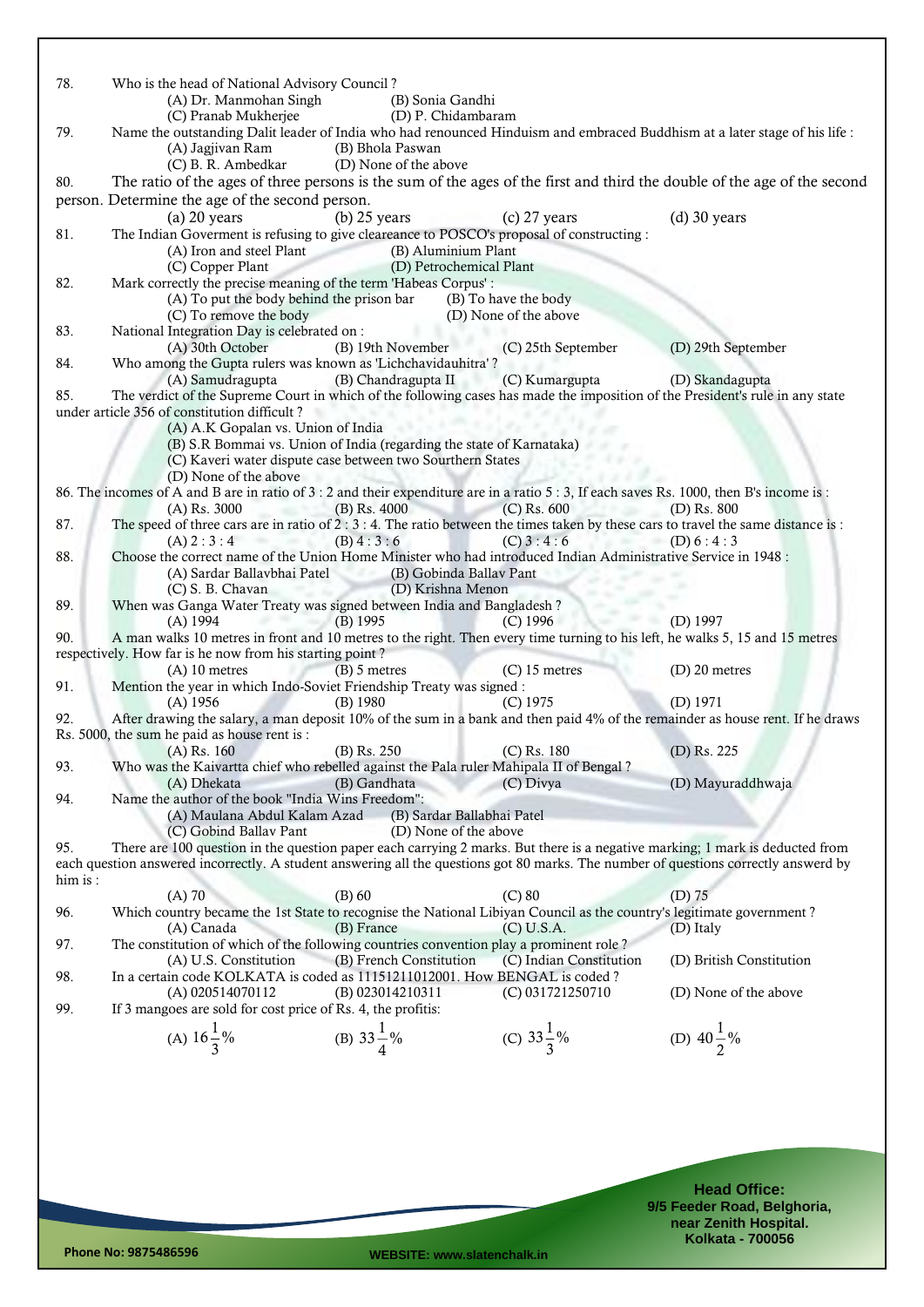| 100. | What is the proper connotation of the term 'secularism':                                                                                                                                        |                                                  |                             |
|------|-------------------------------------------------------------------------------------------------------------------------------------------------------------------------------------------------|--------------------------------------------------|-----------------------------|
|      | (A) The State is the patron of all religion<br>(B) In the affairs of Governance and formulation of State Policies the State is not guided by religious consideration                            |                                                  |                             |
|      | (C) The State should promote dominant religion                                                                                                                                                  |                                                  |                             |
|      | (D) None of the above                                                                                                                                                                           |                                                  |                             |
| 101. | Who was the founder of Anusilan Samiti?                                                                                                                                                         |                                                  |                             |
|      | (A) Aurobindo Ghosh<br>(B) Barin Ghosh                                                                                                                                                          |                                                  |                             |
| 102. | (D) Chittaranjan Das<br>(C) Barrister Pramatha Nath Mitra<br>6 boys are so standing that they form a circle, each facing the centre. Alok is to the left of Probhat, Sunil is between Ashok and |                                                  |                             |
|      | Bikash. Hari is between Alok and Ashok. Who is left of Hari?                                                                                                                                    |                                                  |                             |
|      | $(A)$ Alok<br>(B) Ashok                                                                                                                                                                         | (C) Sunil                                        | (D) Probhat                 |
| 103. | Which incident in colonial history of India marks the first war of independence?                                                                                                                |                                                  |                             |
|      | (A) The peasant uprising at Chauri chaura                                                                                                                                                       | (B) The Naval Mutiny of 1946                     |                             |
|      | (C) Chittagong Armoury Raid                                                                                                                                                                     | (D) Sepoy Mutiny in 1857                         |                             |
| 104. | Ther next term in the sequence 4, 10, 22, 46,  is<br>$(A)$ 66<br>$(B)$ 76                                                                                                                       |                                                  | $(D)$ 94                    |
| 105. | Angela Markel is the chancellor of which State?                                                                                                                                                 | $(C)$ 56                                         |                             |
|      | (A) Italy<br>(B) France                                                                                                                                                                         | (C) Germany                                      | (D) Norway                  |
| 106. | Where the Azad Hind Fauj was first established?                                                                                                                                                 |                                                  |                             |
|      | (A) Tokyo<br>(B) Rangoon                                                                                                                                                                        | (C) Singapore                                    | (D) Bangkok                 |
| 107. | An object moving with a constant speeed on a horizontal surface will not have :                                                                                                                 |                                                  |                             |
| 108. | (B) Momentum<br>(A) Velocity<br>A high birth rate is associated with                                                                                                                            | (C) Kinetic energy                               | (D) Acceleration            |
|      | (A) A female literacy rate                                                                                                                                                                      | (B) A low female literacy rate                   |                             |
|      | (C) A high male literacy rate                                                                                                                                                                   | (D) None of the above                            |                             |
| 109. | If CABLE is coded as XZYOV, a possible decode of YZXP is :                                                                                                                                      |                                                  |                             |
|      | (A) BABY<br>(B) BACK                                                                                                                                                                            | $(C)$ CELL                                       | (D) BELL                    |
| 110. | Indigo revolt was regularly high lighted in :<br>(A) Hindoo Patriot<br>(B) Times of India                                                                                                       | (C) Statesman                                    | (D) Englishman              |
| 111. | Which of the following is not the unit of length?                                                                                                                                               |                                                  |                             |
|      | (A) Light year<br>(B) Micron                                                                                                                                                                    | $(C)$ AU                                         | (D) Radian                  |
| 112. | When did the Royal Indian Naval Mutiny take place ?                                                                                                                                             |                                                  |                             |
|      | (A) December, 1944 AD<br>(B) February, 1945 AD                                                                                                                                                  | (C) February, 1946 AD                            | (D) August, 1946 AD         |
| 113. | Hindu Law of inheritance is responsible for :                                                                                                                                                   |                                                  |                             |
|      | (A) Low productivity of land<br>(B) Non-application of Scientific mode of farming                                                                                                               |                                                  |                             |
|      | (C) Non-availability of irrigational facilities                                                                                                                                                 |                                                  |                             |
|      | (D) Subdivision and fragmentation of land holdings                                                                                                                                              |                                                  |                             |
| 114. | Who said "Swaraj is my birthright"?                                                                                                                                                             |                                                  |                             |
|      | (A) Bal Gangadhar Tilak<br>(B) Bipin Chandra Pal                                                                                                                                                | (C) Lala Lajpat Rai                              | (D) Mahatma Gandhi          |
| 115. | Which surface is good absorber of heat?                                                                                                                                                         |                                                  |                             |
|      | (A) White rough surface<br>(B) Black rough surface<br>(C) White smooth surface<br>(D) Black smooth surface                                                                                      |                                                  |                             |
| 116. | Which province of Pakistan has decided to make Chinese language compulsory subject in school from 2013?                                                                                         |                                                  |                             |
|      | (B) Baluchistan<br>(A) Punjab                                                                                                                                                                   |                                                  |                             |
|      | (C) North West Frontier Province<br>(D) Sindh                                                                                                                                                   |                                                  |                             |
| 117. | Which group of society is worst affected by continuous inflationary price rice?                                                                                                                 |                                                  |                             |
|      | (A) Traders and merchants<br>(C) Self employed group                                                                                                                                            | (B) The investor class                           |                             |
| 118. | The Khalimpur Copper Plate inform us about the military exploit of Pala ruler                                                                                                                   | (D) Fixed income group                           |                             |
|      | (A) Devapala<br>(B) Rampala                                                                                                                                                                     | (C) Dharampala                                   | (D) Mahipala I              |
| 119. | Absolute Zero temparature is that tempararture where :                                                                                                                                          |                                                  |                             |
|      | (A) Water freezes to ice                                                                                                                                                                        | (B) All molecules of water comes to rest         |                             |
|      | (C) All matter stays in the solid state                                                                                                                                                         |                                                  |                             |
| 120. | (D) Kinetic and potential energies of the molecules become equal to each other<br>Who was the leader of the Khuda-i-Khidmagar?                                                                  |                                                  |                             |
|      | (A) M.A Jinnah<br>(B) Khan Abdul Gaffar Khan                                                                                                                                                    | $(C)$ A. K. Azad                                 | (D) Muhammad Ali            |
| 121. | What is capital?                                                                                                                                                                                |                                                  |                             |
|      | (A) Money is capital                                                                                                                                                                            | (B) Machineries and building constitute capital  |                             |
|      | (C) Capital is produced by the means of production                                                                                                                                              | (D) None of the above                            |                             |
| 122. | Who is current Secretary General of UNO?                                                                                                                                                        |                                                  |                             |
| 123. | (B) Nelson Mandela<br>(A) Kofi Annan<br>A clear piece of glass immersed in a glycerol cannot be seen separately because in comparision to the refractive index of glycerol                      | (C) Ban-ki-Moon                                  | (D) Hardeep Singh           |
|      | , the refractive index of glass is :                                                                                                                                                            |                                                  |                             |
|      | (A) Greater<br>(B) Lesser                                                                                                                                                                       |                                                  |                             |
|      | (C) Nearly equal                                                                                                                                                                                | (D) This does not depend on the refractive index |                             |
|      |                                                                                                                                                                                                 |                                                  |                             |
|      |                                                                                                                                                                                                 |                                                  |                             |
|      |                                                                                                                                                                                                 |                                                  | <b>Head Office:</b>         |
|      |                                                                                                                                                                                                 |                                                  | 9/5 Feeder Road, Belghoria, |
|      |                                                                                                                                                                                                 |                                                  | near Zenith Hospital.       |
|      |                                                                                                                                                                                                 |                                                  | <b>Kolkata - 700056</b>     |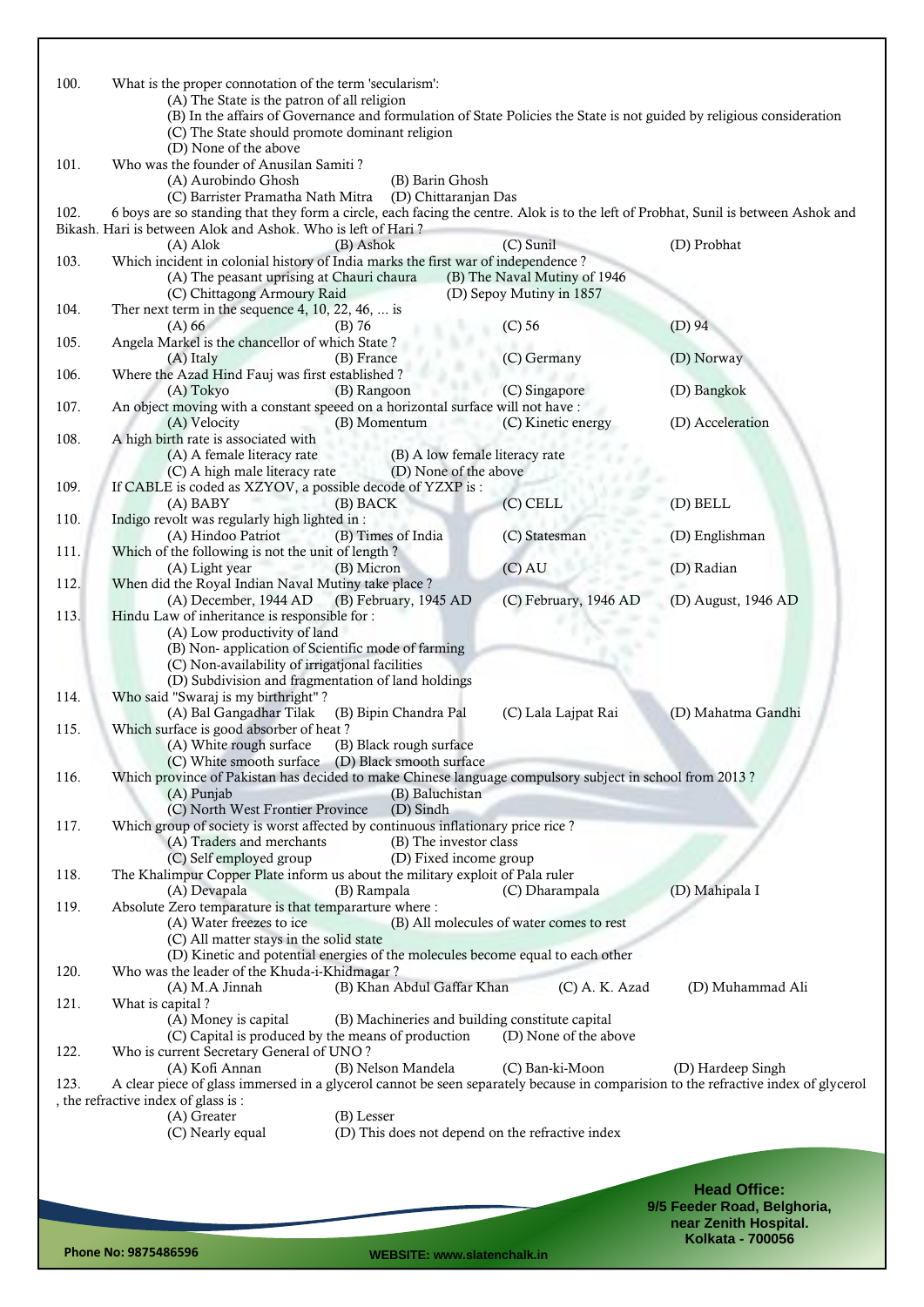| 124.            | The Krisak Praja Party in West Bengal is established by :<br>(A) A.K Fazlul Huq                                                         | (B) Muzaffar Ahmed                                            |                                                                                  |                          |
|-----------------|-----------------------------------------------------------------------------------------------------------------------------------------|---------------------------------------------------------------|----------------------------------------------------------------------------------|--------------------------|
| 125.            | (C) Abdul Halim<br>Which of the following factor is the most important for future industrial development of India?                      | (D) Humayun Kabir                                             |                                                                                  |                          |
|                 | (A) Maintenance of industrial peace<br>(B) Creation of adequate infrastructural facilities                                              |                                                               |                                                                                  |                          |
|                 | (D) None of the above.                                                                                                                  | (C) Huge investment is to be undertaken by the investor class |                                                                                  |                          |
| 126.            | Who was the author of the book 'Tarikh-i-Firuz Shahi'?                                                                                  |                                                               |                                                                                  |                          |
|                 | (A) Abdul Fazl                                                                                                                          | (B) Minhaj-us-Siraj                                           | (C) Ziauddin Barani                                                              | (D) Al Biruni            |
| 127.            | India's third research centre at Antarctika is named as :<br>$(A)$ Hind                                                                 | (B) Akash                                                     | (C) Bharati                                                                      | (D) Indraprastha         |
| 128.            | At which place did Mahatma Gandhi had the first experience of mass movement of India?                                                   |                                                               |                                                                                  |                          |
|                 | (A) Bardoli                                                                                                                             | (B) Dandi                                                     | (C) Chaurichaura                                                                 | (D) Champaran            |
| 129.<br>130.    | The New Economic Policy was introduced in India (A) 1989<br>Gold has extraordinarily high density than silver, the reason is :          |                                                               | (B) 1995 (C) 1997 (D) 1991                                                       |                          |
|                 | (A) Higher mass number of gold                                                                                                          | (B) Higher atomic number of gold                              |                                                                                  |                          |
|                 | (C) High screening effect                                                                                                               | (D) Lanthanide contraction                                    |                                                                                  |                          |
| 131.            | At which place did the Union Finance Minister Pranab Mukherjee lay the foundation stone for a new Bank note paper mill                  |                                                               |                                                                                  |                          |
| some time back? | (A) Surat                                                                                                                               | (B) Mysore                                                    | (C) Aurangabad                                                                   | (D) Guntur               |
| 132.            | One of the important Muslim leaders of the Swadeshi Movement was:                                                                       |                                                               |                                                                                  |                          |
|                 | (A) Liakat Ali Khan                                                                                                                     | (B) Liakat Hossain                                            | (C) Muhammad Ali                                                                 | (D) A.K. Azad            |
| 133.            | What is the correct figure of average expectation of life at birth at present in India?                                                 |                                                               |                                                                                  |                          |
|                 | $(A)$ 45 years<br>134. Which state recently passed a ban on Thai Mangur fish?                                                           | $(B)$ 60 years                                                | $(C)$ 70 years                                                                   | $(D)$ 65 years           |
|                 | (A) Maharashtra                                                                                                                         | (B) West Bengal                                               | (C) Andhra Pradesh                                                               | (D) Tamil Nadu           |
| 135.            | There are two married couples in the family of six per sons, U, V, W, X, Y, Z. W is the wife of V and the mother of Z. X is the         |                                                               |                                                                                  |                          |
|                 | grandmother of U and the mother of V. Z is the granddaughter of Y. How many male members are there in the family?                       |                                                               |                                                                                  |                          |
| 136.            | $(A)$ 2<br>Radha is younger to Sunita but elder than Rita. Rita is elder than Geeta. Sham is elder to Rita But younger to Radha. Who is | (B) 3                                                         | $(C)$ 4                                                                          | (D) Cannot be determined |
|                 | the youngest of all?                                                                                                                    |                                                               |                                                                                  |                          |
|                 | (A) Rita                                                                                                                                | (B) Sunita                                                    | (C) Sham                                                                         | (D) Geeta                |
| 137.            | Subhas Chandra Bose was elected congress President for the second time in :                                                             |                                                               |                                                                                  |                          |
| 138.            | (A) Haripura<br>Name the state of India where male-female ratio is adversely tilted against the female                                  | (B) Tripuri                                                   | (C) Wardha                                                                       | (D) Patna                |
|                 | (A) Uttar Pradesh                                                                                                                       | (B) West Bengal                                               | (C) Punjab                                                                       | (D) Haryana              |
| 139.            | 'The Shillong Declaration' was in news recently on :                                                                                    |                                                               |                                                                                  |                          |
|                 | (A) Food Security Act<br>(C) Prevention of Corruption Act                                                                               | (B) Right to Education Act<br>(D) Right to Information Act    |                                                                                  |                          |
| 140.            | Which institution is directly connected with the framing of Indian monetary policy?                                                     |                                                               |                                                                                  |                          |
|                 | (A) The Reserve Bank of India                                                                                                           |                                                               | (B) The State Bank of India                                                      |                          |
|                 |                                                                                                                                         |                                                               | (C) Life Insurance Corporation of India (D) Industrial Development Bank of India |                          |
| 141.            | The Santhal Revolt took place in the year:<br>$(A)$ 1855                                                                                | (B) 1857                                                      | $(C)$ 1859                                                                       | $(D)$ 1871               |
| 142.            | When a positively charged conductor is earthed, then -                                                                                  |                                                               |                                                                                  |                          |
|                 | (A) Electrons flow from conductor to earth                                                                                              |                                                               | (B) Protons flow from conductor to earth                                         |                          |
|                 | (C) Electrons flow from earth to conductor                                                                                              |                                                               | (D) Protons flow from earth to conductor                                         |                          |
| 143.            | Who was Todar Mal?<br>(A) A Minister of Sher Shah                                                                                       |                                                               | (B) A revenue expert in Akbar's court                                            |                          |
|                 | (C) A Prince of Mawar                                                                                                                   | (D) An officer in Jahangir's army                             |                                                                                  |                          |
| 144.            | Name the programe of the poverty alleviation launched by the Government of india which was immensely benefited the rural                |                                                               |                                                                                  |                          |
| power:          |                                                                                                                                         |                                                               |                                                                                  |                          |
|                 | (A) Jawhar Rojgar Yojna                                                                                                                 | (C) National Rural Employment Guarantee Programme             | (B) Indira Gandhi Rural Housing Programme                                        |                          |
|                 | (D) Food for work Programme                                                                                                             |                                                               |                                                                                  |                          |
| 145.            | The secret opperation by US Navy in which the Osama-Bin-Laden was killed, was code named as -<br>(A) Jesmine                            | (B) Rose                                                      | (C) Geronimo                                                                     | (D) Cobra                |
| 146.            | The Arya Samaj was established by -                                                                                                     |                                                               |                                                                                  |                          |
| 147.            | (A) Lala Lajpat Rai<br>Who was the last ruler of Delhi Sultanate?                                                                       | (B) Bal Gangadhar Tilak                                       | (C) Dyananda Saraswati                                                           | (D) Aurobindo Ghosh      |
|                 | (A) Alauddin Alam Shah                                                                                                                  | (B) Ibrahim Lodi                                              | (C) Bahlul Lodi                                                                  | (D) Sikander Lodi        |
|                 |                                                                                                                                         |                                                               |                                                                                  |                          |
|                 |                                                                                                                                         |                                                               |                                                                                  |                          |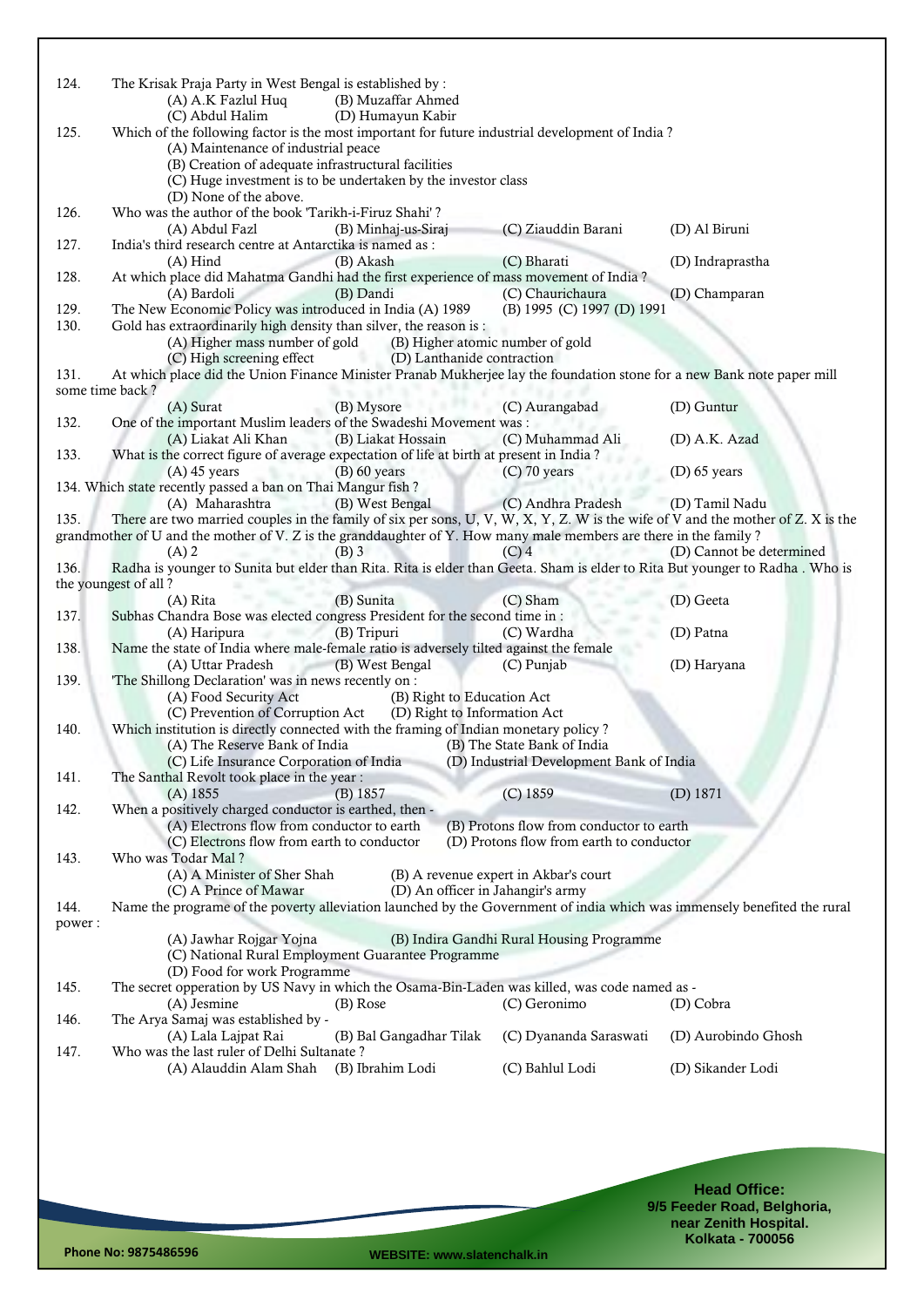| 148.         | Point out the main objective of creating "SEZ" (Special Economic Zone) in India :<br>(C) To give special preference to some industrial units<br>(D) None of the above                                              | (B) Creation of strong industrial units which would provide employment facilities | (A) Creating of special tax free growth points in the economy mainly to boost up exports |                                                                                                    |
|--------------|--------------------------------------------------------------------------------------------------------------------------------------------------------------------------------------------------------------------|-----------------------------------------------------------------------------------|------------------------------------------------------------------------------------------|----------------------------------------------------------------------------------------------------|
| 149.<br>150. | Which of the following waves is used for telecommunication?<br>(A) Infra red rays<br>The Aligarh Movement was started by                                                                                           | (B) Ulta violet rays                                                              | (C) Micro waves                                                                          | $(D)$ X-rays                                                                                       |
|              | (A) Syed Ahmed khan                                                                                                                                                                                                | (B) M.A. Jinnah                                                                   | $(C)$ A. K. Azad                                                                         | (D) Theodore Beck                                                                                  |
| 151.         | 'Tin Bigha Corridor' links<br>(A) India and Pakistan                                                                                                                                                               | (B) India and China                                                               | (C) India and Bhutan                                                                     | (D) India and Bangladesh                                                                           |
| 152.         | Who was the Nasuruddin Chirag?<br>(A) A Sultan of the Khilji dynasty                                                                                                                                               | (B) A Sufi Saint                                                                  |                                                                                          |                                                                                                    |
| 153.         | (C) A minister of Giyasuddin Balban<br>Which constitutional mechanism is adopted for the distribution of resources between the centre and the states?<br>(A) The Union Finance Ministry.<br>(D) None of the above. | (C) Indian finance Commission set up at the interval of five years.               | (D) Amilitary officer in Alauddin Khilji's army<br>(B) The Planning Commission.          |                                                                                                    |
| 154.         | The Meerut Conspiracy case was started in:<br>$(A)$ 1929                                                                                                                                                           | $(B)$ 1934                                                                        | $(C)$ 1942                                                                               | $(D)$ 1931                                                                                         |
| 155.         | Calculate the sheilding suffered by valence electron in fluorine                                                                                                                                                   |                                                                                   | (C) 5.80                                                                                 |                                                                                                    |
| 156.         | (A) 5.20<br>Which Indian Leader made a major contribution to the integration of the princely states within the Indian Union?                                                                                       | $(B)$ 4.80                                                                        |                                                                                          | $(D)$ 4.85                                                                                         |
| 157.         | Ombudsman Institution was originated in                                                                                                                                                                            |                                                                                   |                                                                                          | (A) Acharya Kripalani (B) Govind Vallabh Pant (C) Sardar Vallabbhai Patel (D) Hare Krishna Mahatab |
| 158.         | (A) Denmark<br>What does the term 'sovereign' imply ?                                                                                                                                                              | (B) Switzerland                                                                   | (C) Sweden                                                                               | (D) France                                                                                         |
|              | (A) Free from external Control<br>(C) Free from territorial disputes                                                                                                                                               | (B) Free from internal control                                                    | (D) Free from control by any international body                                          |                                                                                                    |
| 159.         | Name the international financial institution which controls the exchange value of currencies of different countries<br>(A) Federal Reserve system in USA<br>(C) IMF (International Monetary Fund)                  |                                                                                   | (B) International Bank for reconstruction and development<br>(D) None of the above       |                                                                                                    |
| 160.         | Who was the Babar's main adversary in the battle of Khanwa?<br>(A) Mahmud lodi                                                                                                                                     | $(B)$ Himu                                                                        | (C) Rana Sanga                                                                           | (D) None of them                                                                                   |
| 161.         | The expression of average speed is gaseous molecule is :                                                                                                                                                           |                                                                                   |                                                                                          |                                                                                                    |
|              | (A) $\sqrt{\frac{3RT}{M}}$ (B) $\sqrt{\frac{2RT}{M}}$                                                                                                                                                              |                                                                                   | (C) $\sqrt{\frac{8RT}{\pi M}}$ (D) $\sqrt{\frac{8KT}{\pi M}}$                            |                                                                                                    |
| 162.         | Name the International body which is the predecessors of UNO for maintenance of world peace :                                                                                                                      |                                                                                   |                                                                                          |                                                                                                    |
|              | (A) International Union of Nations<br>(C) League of Nations                                                                                                                                                        |                                                                                   | (B) Union of Nation States<br>(D) None of the above                                      |                                                                                                    |
| 163.         | The Pir Panjal Range is located in the :<br>(A) Greater Himalya (B) Trans Himalayan Area (C) Lesser Himalaya                                                                                                       |                                                                                   |                                                                                          | (D) Siwaliks                                                                                       |
| 164.         | Who among the following visited Jahangir's Court?<br>(A) Nicclo Conti                                                                                                                                              | (B) Francois Bernier                                                              | (C) Sir Thomas Roe                                                                       | (D) Athanasius Nikitin                                                                             |
| 165.         | Where will 7th G-20 Summit be held?<br>(A) France                                                                                                                                                                  | (B) Mexico                                                                        | (C) Russia                                                                               | (D) South Korea                                                                                    |
| 166.         | River Narmada flows through a-<br>(A) Synclinal valley                                                                                                                                                             | (B) U-shaped valley                                                               | (C) Fault Trough                                                                         | (D) Delta                                                                                          |
| 167.         | How many gms of dibasic acid (mol wt 200) should be present in 100 ml of its aqueous solution to give 0.1(N) strength?<br>$(A)$ 2 gm                                                                               | $(B)$ 1gm                                                                         | $(C)$ 10 gm                                                                              | $(D)$ 20 gm                                                                                        |
| 168.         | Who demacrated the boundaries between India and Pakistan as the Chairman of Boundary Commission?<br>$(A) V.P$ Menon                                                                                                | (B) Sir Cyril Radecliffe                                                          | (C) Stafford Crips                                                                       | (D) Lord Pethick-Lawrence                                                                          |
| 169.         | Stringency Index is prepared by which agency?<br>(A) UNEP                                                                                                                                                          | (B) UNDP                                                                          | (C) Oxford                                                                               | (D) WHO                                                                                            |
| 170.         | Which Mughal Emperor transferred the Mughal capital from Agra to Delhi?<br>(A) Jahangir                                                                                                                            | (B) Aurangzeb                                                                     | (C) Shah Jahan                                                                           | (D) Bahadur Shah                                                                                   |
| 171.         | Which one of the following is a thermoplastic polymer?<br>(A) Rubber                                                                                                                                               | $(B)$ Nylon 6-6                                                                   | $(C)$ PVC                                                                                | (D) Bakelite                                                                                       |
| 172.         | The Indus river rises near                                                                                                                                                                                         | (B) Bhimtal Lake                                                                  | (C) Lake Nassil                                                                          | (D) Mansarovar Lake                                                                                |
| 173.         | (A) Sheshnag Lake<br>Where was the 17th SAARC Summit held?                                                                                                                                                         |                                                                                   |                                                                                          |                                                                                                    |
| 174.         | (A) Bhutan<br>Proteins are detected by                                                                                                                                                                             | (B) Maldives                                                                      | (C) Nepal                                                                                | (D) India                                                                                          |
|              | (A) Molish's test                                                                                                                                                                                                  | (B) Biuret test                                                                   | (C) DNP test                                                                             | (D) Benedict's test                                                                                |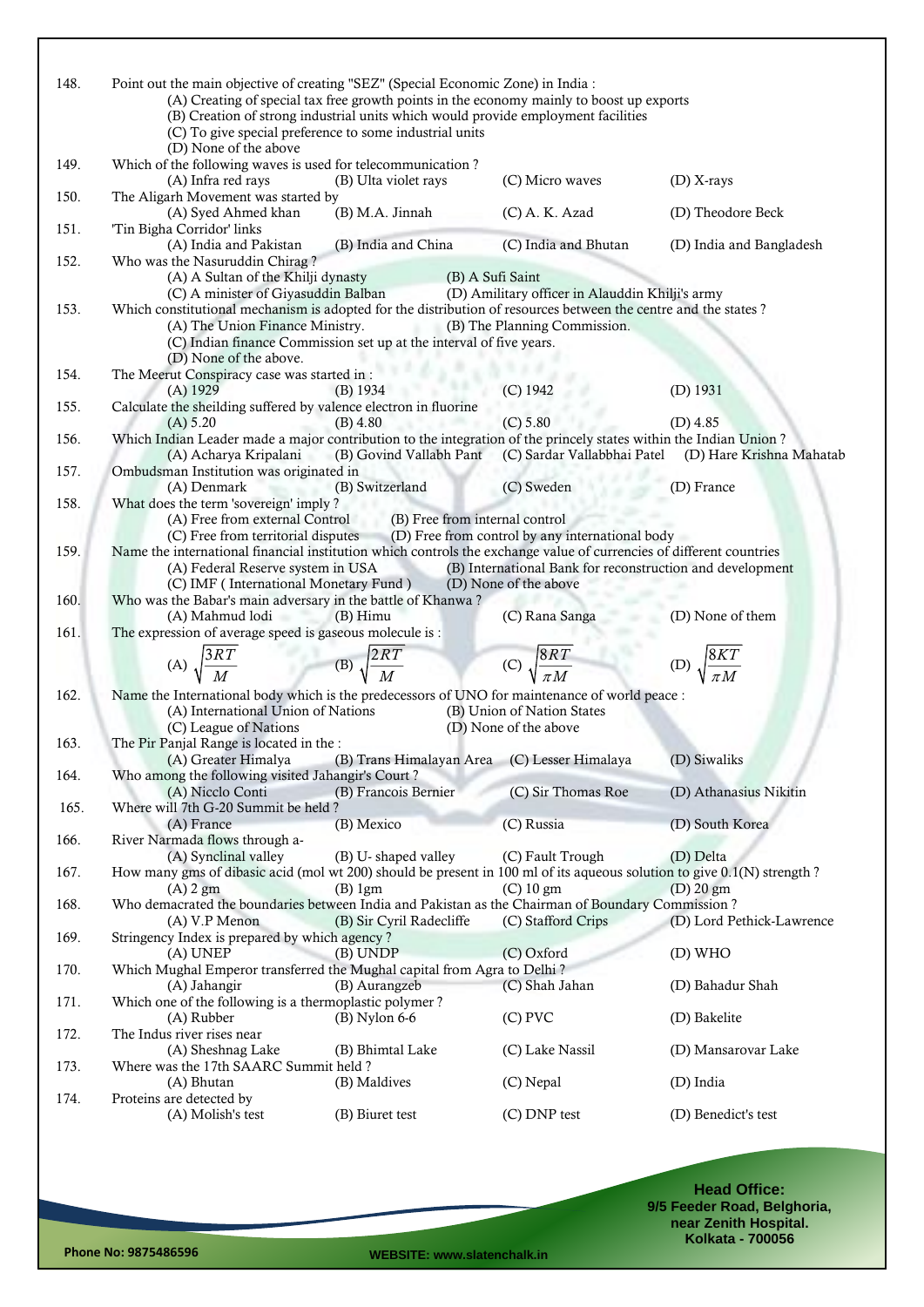| 175. | The river ganga flows into the Bay of Bengal through                                                          |                         |                                                                                        |                       |
|------|---------------------------------------------------------------------------------------------------------------|-------------------------|----------------------------------------------------------------------------------------|-----------------------|
|      | (A) A triangular delta                                                                                        | (B) An estuary          | (C) 'Birds foot' delta                                                                 | (D) Fault line        |
|      |                                                                                                               |                         |                                                                                        |                       |
| 176. | Who was the Mughal Empepor during whose reign Nadir Shah invaded India?<br>(A) Farrukhsiyar                   | (B) Bahadur Shah        | (C) Muhummad Shah                                                                      | (D) Shah Alam         |
| 177. | Who was the British Prime Minister when India recieved independence?                                          |                         |                                                                                        |                       |
|      | (A) Ramsay Macdonald                                                                                          | (B) Clement Atlee       | (C) Lloyd george                                                                       | (D) Winston Churchill |
| 178. | El Nino in the Pacific-                                                                                       |                         |                                                                                        |                       |
|      | (A) Increases monsoon rainfall over India<br>(C) Increases cyclones over Bay of Bengal                        |                         | (B) Decreases monsoon rainfall over India<br>(D) Decreases cyclones over Bay of Bengal |                       |
| 179. | Xylem tissue is mainly concerned with the -                                                                   |                         |                                                                                        |                       |
|      | (A) Photosynthesis of plants                                                                                  |                         | (B) Transport of water and mineral nutrients in plants                                 |                       |
|      | (C) Storage of prepared food in plants                                                                        |                         | (D) Transport of enzymes in plants                                                     |                       |
| 180. | Who recently resigned from the Prime Ministership of Greece?<br>(A) Lucas Papadons                            | (B) George Pepandreons  | (C) Petsalnikos                                                                        | (D) Markel            |
| 181. | In which year Permanent settlement introduced by the British in bengal -                                      |                         |                                                                                        |                       |
|      | (A) 1791 AD                                                                                                   | (B) 1792 AD             | (C) 1793 AD                                                                            | (D) 1794 AD           |
| 182. | Lateritic soil of India are -                                                                                 |                         |                                                                                        |                       |
|      | (A) Rich in iron                                                                                              | (B) Rich in humus       | (C) Rich in basaltic lava                                                              | (D) Rich in Uranium   |
| 183. | The 'Theory of Natural Selection' was proposed by-                                                            |                         | (C) A. I. Oparin                                                                       | (D) C. R Darwin       |
| 184. | (A) J. B. S Haldane<br>Why is 1761 is important in Indian history?                                            | (B) G. J. Mendel        |                                                                                        |                       |
|      | (A) The English Company became the Diwan of Bengal                                                            |                         |                                                                                        |                       |
|      | (B) The Marathas were defeated in Third Battle of Panipath                                                    |                         |                                                                                        |                       |
|      | (C) Occupation of Delhi by the English Company's army                                                         |                         |                                                                                        |                       |
| 185. | (D) Death of Haider Ali of Mysore                                                                             |                         |                                                                                        |                       |
|      | In which year did the Muslim League pass the Pakistan resolution?<br>(A) 1916 AD                              | $(B)$ 1929 AD           | (C) 1940 AD                                                                            | (D) 1946 AD           |
| 186. | The Black soil of Maharastra are called -                                                                     |                         |                                                                                        |                       |
|      | (A) Regolith                                                                                                  | (B) Khadar              | (C) Regur                                                                              | (D) Bhabar            |
| 187. | Where will be the commonwealth Games 2018 be held?                                                            |                         |                                                                                        |                       |
|      | (A) Hambanota (Sri Lanka)                                                                                     |                         | (B) Gold Coast (Australia)                                                             |                       |
| 188. | (C) New Delhi (India)<br>The presence of pnematophore (breathing root) is found in :                          | (D) St Kits             |                                                                                        |                       |
|      | (A) Mangrove plants                                                                                           | (B) Epiphytic plants    |                                                                                        |                       |
|      | (C) Hydrophytic plants                                                                                        | (D) Insectivores plants |                                                                                        |                       |
| 189. | Who, among the early British rulers, introduced the system of Subsidiary Alliance?                            |                         |                                                                                        |                       |
|      | (A) Lord Weliesley                                                                                            | (B) Warren Hastings     | (C) Lord Cornwallis                                                                    | (D) Sir John Shore    |
| 190. | Neem is a -<br>(A) Tropical Wet Evergreen Tree                                                                |                         | (B) Tropical Moist Deciduous Tree                                                      |                       |
|      | (C) Tropical Dry Deciduous Tree                                                                               |                         | (D) Tropical Dry Evergreen Tree                                                        |                       |
| 191. | With which country did Bangladesh sign a deal on 2nd November, 2011 to build its 1st Nuclear Power Plant?     |                         |                                                                                        |                       |
|      |                                                                                                               |                         | (A) China (B) Russia (C) India (D) France                                              |                       |
| 192. | The engyme 'DNA gyrase' is associated with the function of -                                                  |                         |                                                                                        |                       |
| 193. | (A) Protein syntheses<br>Who succeeded Murshid Quli Khan as the ruler of Bengal?                              | (B) DNA replication     | (C) Lipid biosynthesis                                                                 | (D) DNA damage        |
|      | (A) Sarfaraz Khan                                                                                             | (B) Shaukat Jung        | (C) Alivardi Khan                                                                      | (D) Shajauddin        |
| 194. | Sal is found in                                                                                               |                         |                                                                                        |                       |
|      | (A) Hoogly distrlct of West Bengal                                                                            |                         | (B) Howrah district of West Bengal                                                     |                       |
|      | (C) Bankura district of West Bengal                                                                           |                         | (D) Malda district of West Bengal                                                      |                       |
| 195. | The plant body is not 'differentiated into root, stem and leaves' in<br>(A) Pteridophytes                     | (B) Angiosperms         | (C) Gymnosperms                                                                        | (D) Algae             |
| 196. | When did Lord Dalhousie annex Awadh?                                                                          |                         |                                                                                        |                       |
|      | (A) 1848 AD                                                                                                   | (B) 1857 AD             | (C) 1853 AD                                                                            | (D) $1856$ AD         |
| 197. | Joint Forest Management was first successful in West Bengal in-                                               |                         |                                                                                        |                       |
|      | (A) Paljhari village of Mednipur district                                                                     |                         | (B) Bhula village ol Bankura district                                                  |                       |
| 198. | (C) Natunbandh village of Bankura district<br>1st UN agency which was appointed Pallestine as a full member - |                         | (D) Arabari village Mednipur district                                                  |                       |
|      | $(A)$ WHO                                                                                                     | (B) UNESCO              | (C) UNDO                                                                               | (D) UPU               |
| 199. | Who was the author of the book ' Poverty and Un British Rule in India'?                                       |                         |                                                                                        |                       |
|      | (A) Surendra nath Bannerjee                                                                                   | (B) Pherozah Mohta      |                                                                                        |                       |
|      | (C) Badruddin Tyabji                                                                                          |                         | (D) Dadabhai Naoroji                                                                   |                       |
| 200. | The total mass of all the organisms of a given type and/or in a given area is called<br>(A) Biome             | (B) Biomass             | (C) Biomarer                                                                           | (D) Biosensor         |
|      |                                                                                                               |                         |                                                                                        |                       |
|      |                                                                                                               |                         |                                                                                        |                       |
|      |                                                                                                               |                         |                                                                                        |                       |
|      |                                                                                                               |                         |                                                                                        |                       |
|      |                                                                                                               |                         |                                                                                        |                       |